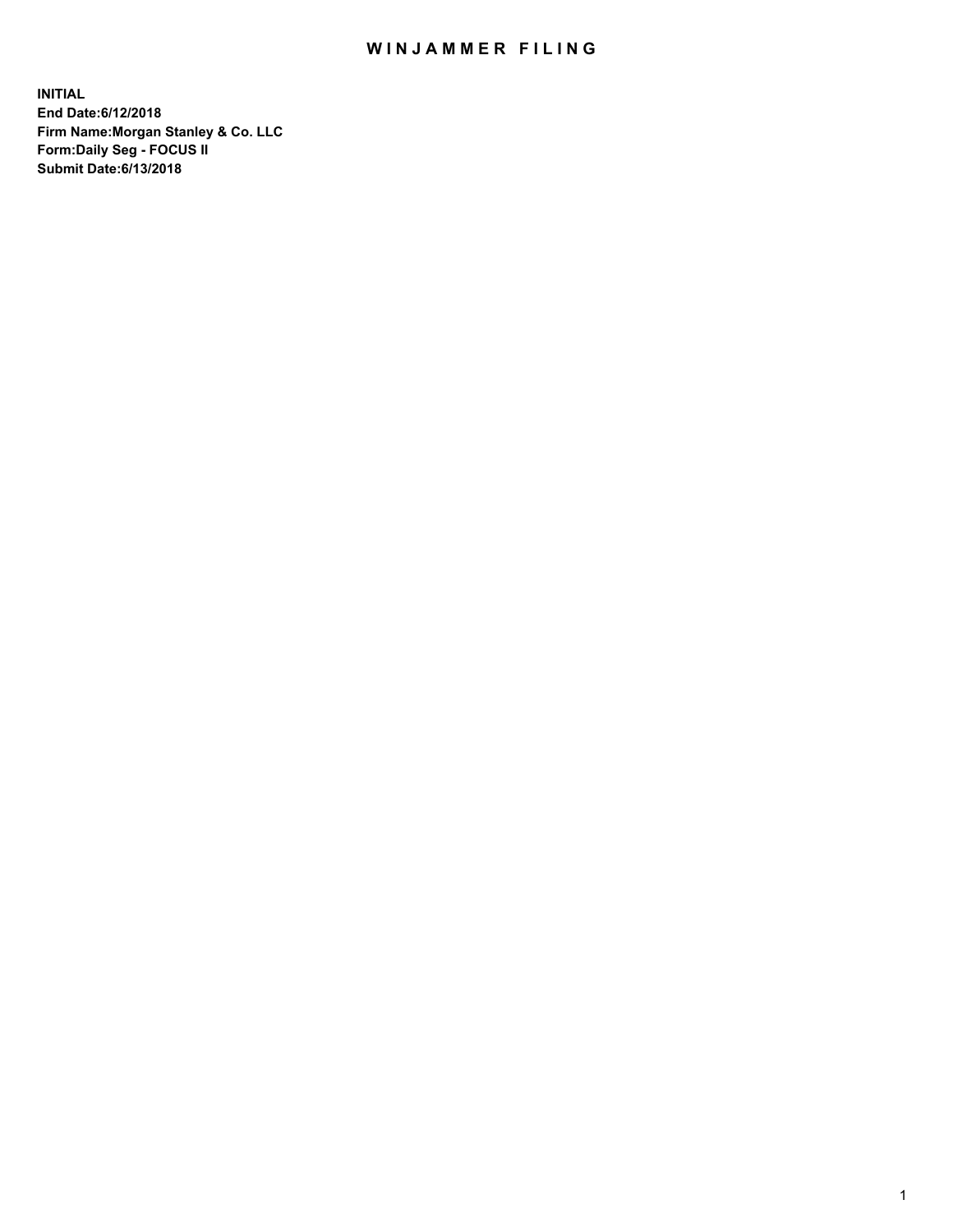**INITIAL End Date:6/12/2018 Firm Name:Morgan Stanley & Co. LLC Form:Daily Seg - FOCUS II Submit Date:6/13/2018 Daily Segregation - Cover Page**

| Name of Company                                                                                                                                                                                                                                                                                                                | Morgan Stanley & Co. LLC                               |
|--------------------------------------------------------------------------------------------------------------------------------------------------------------------------------------------------------------------------------------------------------------------------------------------------------------------------------|--------------------------------------------------------|
| <b>Contact Name</b>                                                                                                                                                                                                                                                                                                            | <b>Ikram Shah</b>                                      |
| <b>Contact Phone Number</b>                                                                                                                                                                                                                                                                                                    | 212-276-0963                                           |
| <b>Contact Email Address</b>                                                                                                                                                                                                                                                                                                   | lkram.shah@morganstanley.com                           |
| FCM's Customer Segregated Funds Residual Interest Target (choose one):<br>a. Minimum dollar amount: ; or<br>b. Minimum percentage of customer segregated funds required:% ; or<br>c. Dollar amount range between: and; or<br>d. Percentage range of customer segregated funds required between:% and%.                         | 280,000,000<br><u>0</u><br><u>0 0</u><br>0 Q           |
| FCM's Customer Secured Amount Funds Residual Interest Target (choose one):<br>a. Minimum dollar amount: ; or<br>b. Minimum percentage of customer secured funds required:%; or<br>c. Dollar amount range between: and; or<br>d. Percentage range of customer secured funds required between:% and%.                            | 140,000,000<br><u>0</u><br><u>00</u><br>0 <sub>0</sub> |
| FCM's Cleared Swaps Customer Collateral Residual Interest Target (choose one):<br>a. Minimum dollar amount: ; or<br>b. Minimum percentage of cleared swaps customer collateral required:% ; or<br>c. Dollar amount range between: and; or<br>d. Percentage range of cleared swaps customer collateral required between:% and%. | 92,000,000<br><u>0</u><br><u>00</u><br>0 <sup>0</sup>  |

Attach supporting documents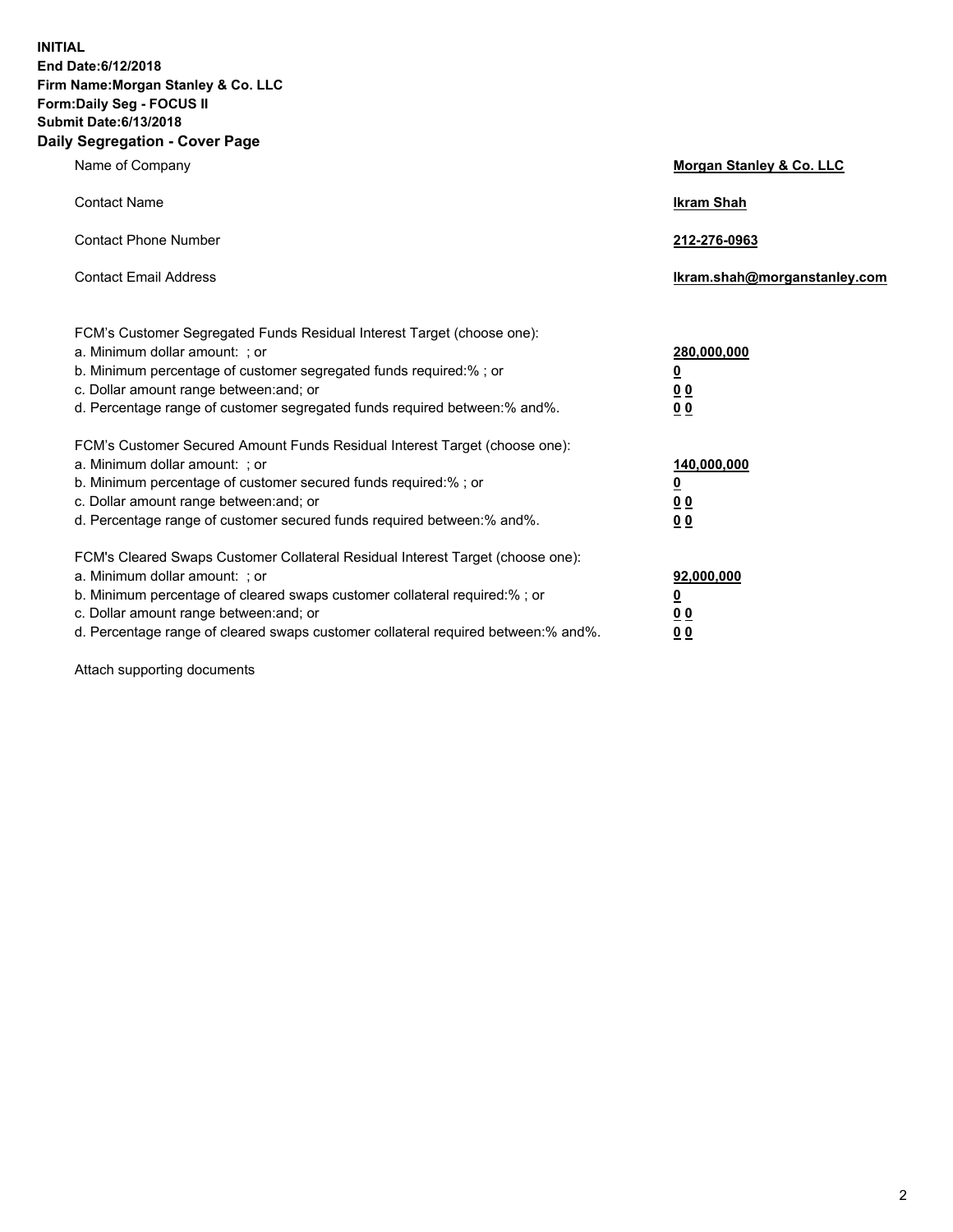## **INITIAL End Date:6/12/2018 Firm Name:Morgan Stanley & Co. LLC Form:Daily Seg - FOCUS II Submit Date:6/13/2018 Daily Segregation - Secured Amounts**

Foreign Futures and Foreign Options Secured Amounts Amount required to be set aside pursuant to law, rule or regulation of a foreign government or a rule of a self-regulatory organization authorized thereunder 1. Net ledger balance - Foreign Futures and Foreign Option Trading - All Customers A. Cash **3,103,506,125** [7315] B. Securities (at market) **2,070,345,288** [7317] 2. Net unrealized profit (loss) in open futures contracts traded on a foreign board of trade **277,189,779** [7325] 3. Exchange traded options a. Market value of open option contracts purchased on a foreign board of trade **31,087,053** [7335] b. Market value of open contracts granted (sold) on a foreign board of trade **-23,348,434** [7337] 4. Net equity (deficit) (add lines 1. 2. and 3.) **5,458,779,811** [7345] 5. Account liquidating to a deficit and account with a debit balances - gross amount **18,836,487** [7351] Less: amount offset by customer owned securities **-15,197,995** [7352] **3,638,492** 6. Amount required to be set aside as the secured amount - Net Liquidating Equity Method (add lines 4 and 5) 7. Greater of amount required to be set aside pursuant to foreign jurisdiction (above) or line 6. FUNDS DEPOSITED IN SEPARATE REGULATION 30.7 ACCOUNTS 1. Cash in banks A. Banks located in the United States **620,014,213** [7500] B. Other banks qualified under Regulation 30.7 **873,188,990** [7520] **1,493,203,203** 2. Securities A. In safekeeping with banks located in the United States **71,249,834** [7540] B. In safekeeping with other banks qualified under Regulation 30.7 **0** [7560] **71,249,834** [7570] 3. Equities with registered futures commission merchants A. Cash **6,097,254** [7580] B. Securities **0** [7590]

- C. Unrealized gain (loss) on open futures contracts **-97,534** [7600]
- D. Value of long option contracts **0** [7610]
- E. Value of short option contracts **0** [7615] **5,999,720** [7620]
- 4. Amounts held by clearing organizations of foreign boards of trade
	- A. Cash **0** [7640]
	- B. Securities **0** [7650]
	- C. Amount due to (from) clearing organization daily variation **0** [7660]
	- D. Value of long option contracts **0** [7670]
	- E. Value of short option contracts **0** [7675] **0** [7680]
- 5. Amounts held by members of foreign boards of trade
	-
	-
	- C. Unrealized gain (loss) on open futures contracts **277,287,313** [7720]
	- D. Value of long option contracts **31,087,053** [7730]
	- E. Value of short option contracts **-23,348,434** [7735] **4,086,172,264**
- 6. Amounts with other depositories designated by a foreign board of trade **0** [7760]
- 7. Segregated funds on hand **0** [7765]
- 8. Total funds in separate section 30.7 accounts **5,656,625,021** [7770]
- 9. Excess (deficiency) Set Aside for Secured Amount (subtract line 7 Secured Statement Page 1 from Line 8)
- 10. Management Target Amount for Excess funds in separate section 30.7 accounts **140,000,000** [7780]
- 11. Excess (deficiency) funds in separate 30.7 accounts over (under) Management Target **54,206,718** [7785]

**0** [7305]

[7354] **5,462,418,303** [7355]

**5,462,418,303** [7360]

[7530]

 A. Cash **1,802,050,878** [7700] B. Securities **1,999,095,454** [7710] [7740] **194,206,718** [7380]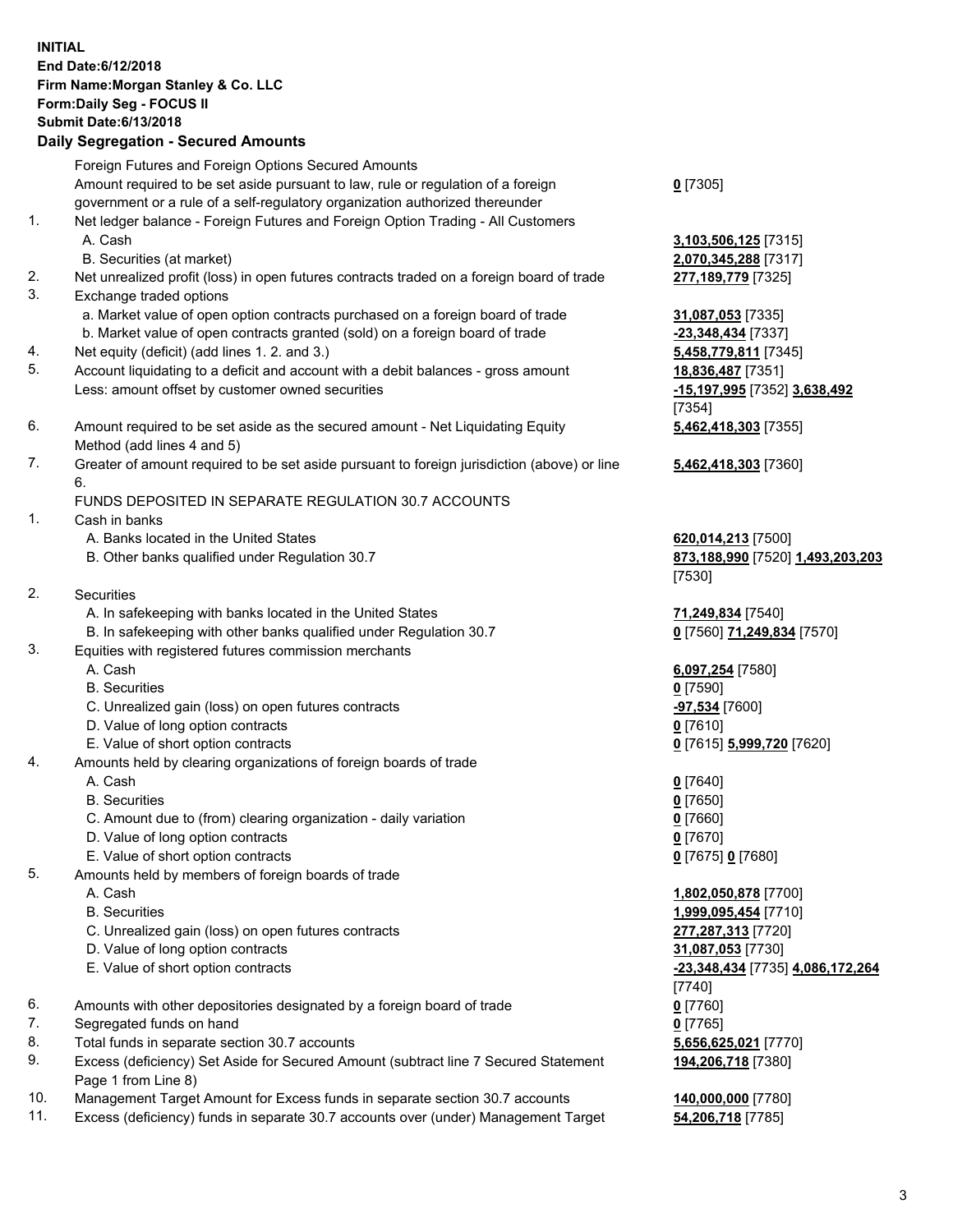**INITIAL End Date:6/12/2018 Firm Name:Morgan Stanley & Co. LLC Form:Daily Seg - FOCUS II Submit Date:6/13/2018 Daily Segregation - Segregation Statement** SEGREGATION REQUIREMENTS(Section 4d(2) of the CEAct) 1. Net ledger balance A. Cash **9,794,879,223** [7010] B. Securities (at market) **6,065,468,672** [7020] 2. Net unrealized profit (loss) in open futures contracts traded on a contract market **648,587,093** [7030] 3. Exchange traded options A. Add market value of open option contracts purchased on a contract market **504,520,881** [7032] B. Deduct market value of open option contracts granted (sold) on a contract market **-657,220,513** [7033] 4. Net equity (deficit) (add lines 1, 2 and 3) **16,356,235,356** [7040] 5. Accounts liquidating to a deficit and accounts with debit balances - gross amount **213,425,039** [7045] Less: amount offset by customer securities **-211,239,071** [7047] **2,185,968** [7050] 6. Amount required to be segregated (add lines 4 and 5) **16,358,421,324** [7060] FUNDS IN SEGREGATED ACCOUNTS 7. Deposited in segregated funds bank accounts A. Cash **4,613,310,496** [7070] B. Securities representing investments of customers' funds (at market) **0** [7080] C. Securities held for particular customers or option customers in lieu of cash (at market) **1,278,824,872** [7090] 8. Margins on deposit with derivatives clearing organizations of contract markets A. Cash **6,218,798,679** [7100] B. Securities representing investments of customers' funds (at market) **0** [7110] C. Securities held for particular customers or option customers in lieu of cash (at market) **4,786,643,800** [7120] 9. Net settlement from (to) derivatives clearing organizations of contract markets **-61,443,257** [7130] 10. Exchange traded options A. Value of open long option contracts **504,520,881** [7132] B. Value of open short option contracts **-657,220,513** [7133] 11. Net equities with other FCMs A. Net liquidating equity **7,777,552** [7140] B. Securities representing investments of customers' funds (at market) **0** [7160] C. Securities held for particular customers or option customers in lieu of cash (at market) **0** [7170] 12. Segregated funds on hand **0** [7150] 13. Total amount in segregation (add lines 7 through 12) **16,691,212,510** [7180] 14. Excess (deficiency) funds in segregation (subtract line 6 from line 13) **332,791,186** [7190]

- 15. Management Target Amount for Excess funds in segregation **280,000,000** [7194]
- 16. Excess (deficiency) funds in segregation over (under) Management Target Amount Excess

**52,791,186** [7198]